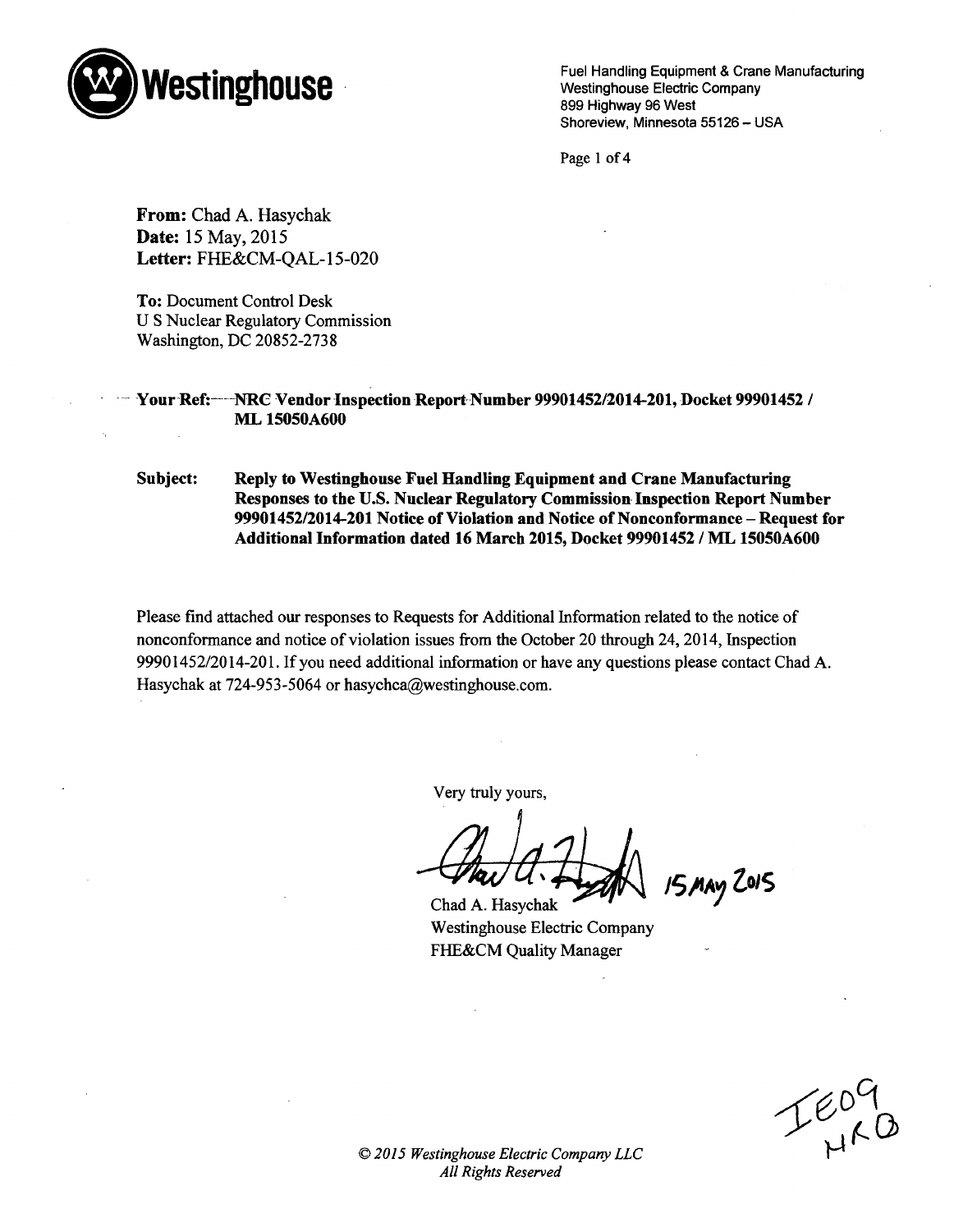# Page 2 of 4 Our ref: FHE&CM-QAL- 15-020

 $\bar{z}$ 

| cc: | E. Roach           | U.S. NRC        |
|-----|--------------------|-----------------|
|     | <b>B.</b> Clarke   | <b>U.S. NRC</b> |
|     | S. Hamilton        | Westinghouse    |
|     | R. Easterling      | Westinghouse    |
|     | R. Gardner         | Westinghouse    |
|     | G. Couture         | Westinghouse    |
|     | <b>B.</b> McIntyre | Westinghouse    |
|     | D. Weaver          | Westinghouse    |
|     | S. DiTommaso       | Westinghouse    |
|     | K. Altemus         | Westinghouse    |
|     | J. Kvidera         | Westinghouse    |
|     | J. Steele          | Westinghouse    |
|     | S. Slowik          | Westinghouse    |
|     | J. Gresham         | Westinghouse    |
|     | R. Wessel          | Westinghouse    |
|     | M. Klinvex         | - Westinghouse  |
|     |                    |                 |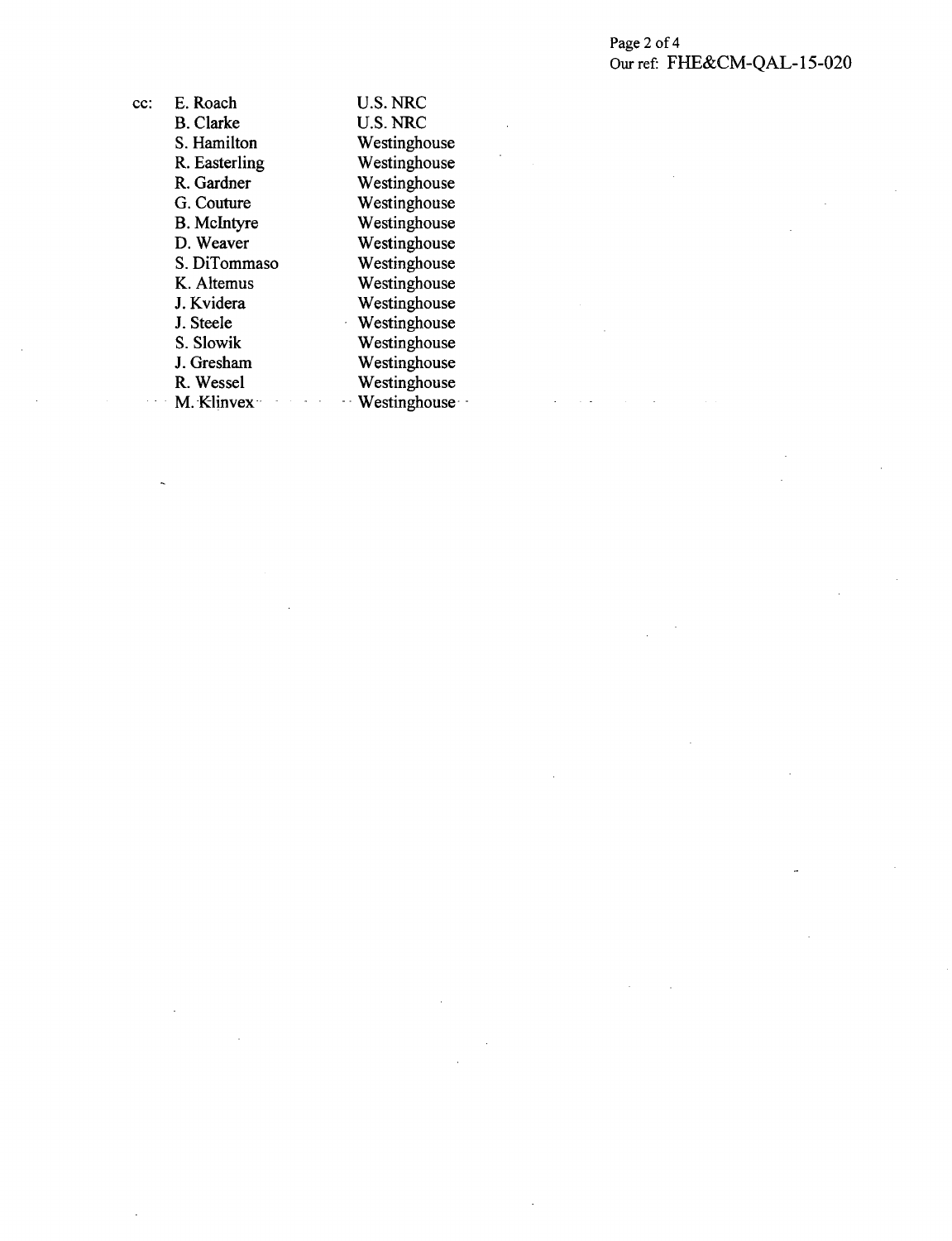# NRC Question #1:

*Your response to NOV 99901452/2014-201-01 states that "The 10 CFR Part 21 investigation was completed in accordance with WEC 21.0 by Westinghouse Regulatory Compliance. The investigation was completed on December 2, 2014, including an extent of condition for previous shipment, including spare parts. The conclusion of the investigation is the condition was found not to be reportable under 10 CFR Part 21." Please provide the justification for the conclusion that the condition was not reportable under 10 CFR Part 21.*

#### Westinghouse Response:

The issues identified with the Westinghouse FHE&CM commercial grade dedication (CGD) process affect crane hoists and hoist braking systems. The affected equipment ensures the ability to safely lift critical loads and prevent the uncontrolled lowering of this critical load. المواردين والفروس أكفاء القرار تستدعانها  $\sim$   $\sim$ الأواليف فيفرقون

Westinghouse evaluated each delivered component based on its critical design characteristics and dedication methods specific to that component. Each component was evaluated based on combinations, as applicable, of the following: equipment inspections, examinations of critical design characteristics, assembly fit-ups, inspections, FHE&CM vendor experience and load test results (such as factory acceptance testing and site acceptance testing). Based on the results of those evaluations FHE&CM concluded on December 2, 2014 that the identified components affected by the CGD-related deviations would remain capable of safely performing their intended safety functions or did not have a safety function to perform. Evaluations considered, where applicable, that factory acceptance testing had been performed to ensure that the fully assembled crane components functioned properly during a 125% load test and a 100% load performance test. For example, an evaluation of the hook located at the end of the wire rope used to lift the heavy load noted that the hook had been load tested at 200% of its required load. Additionally, the components were determined to have a robust structural design with design safety margins compliant with applicable NUREGs and industry standards such as CMAA 70. Based on these evaluations, Westinghouse concluded that had the delivered deviations been left uncorrected, the affected components could not have led to a substantial safety hazard. On this basis the discovered issues were deemed not to be reportable pursuant to 10 CFR Part 21.

Since the above evaluation, Westinghouse FHE&CM engineers re-reviewed commercial dedication instruction (CDI) documentation and identified new issues documented in CAPALs 100122351 and 100260880. Deviations were discovered on May 8, 2015 and Westinghouse is in the evaluation process. Because these evaluations are of a related nature, Westinghouse will complete the evaluations and notify the NRC, as needed, if the new evaluation results affect the conclusions of the prior Part 21 evaluation.